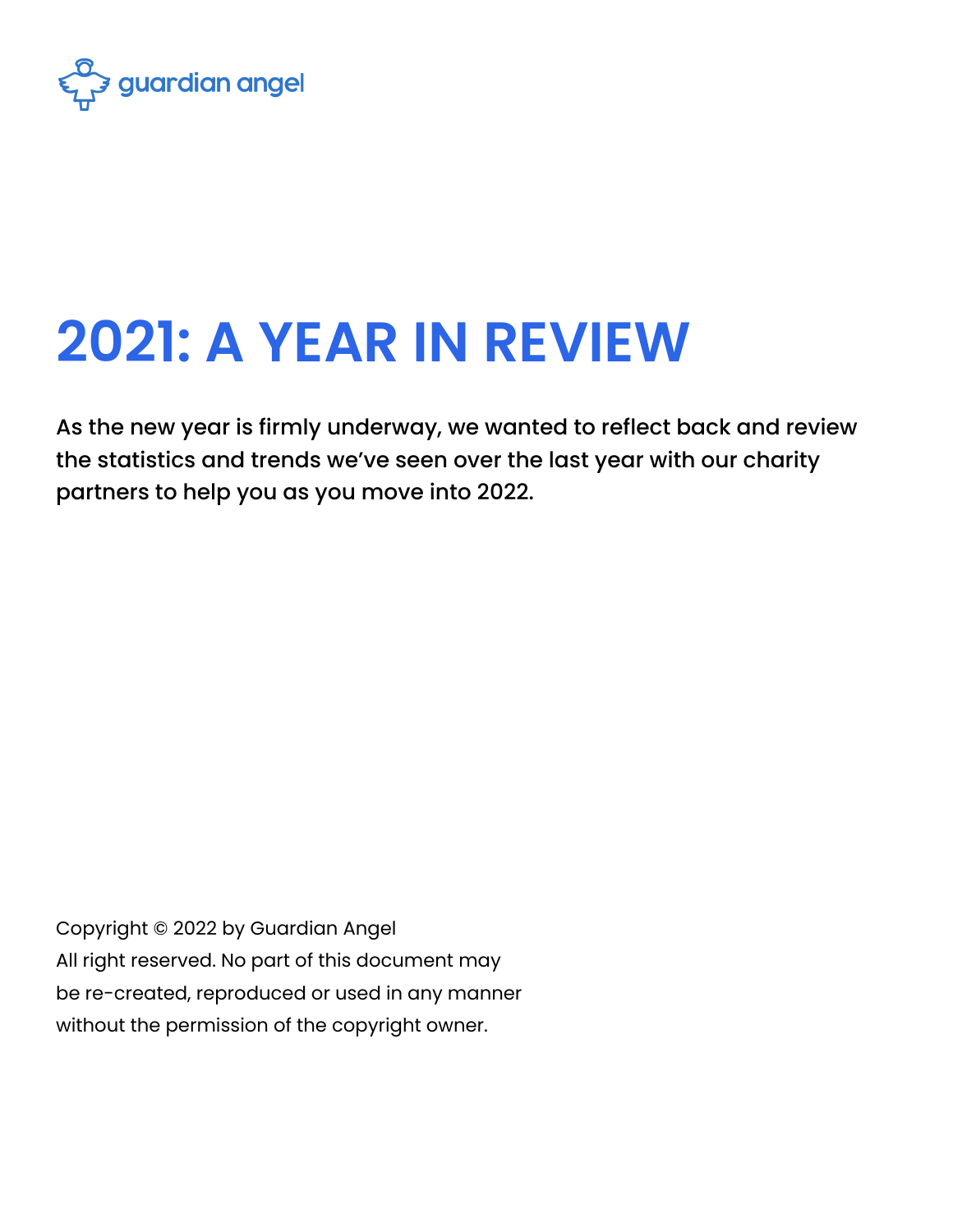## **Legacy Giving**

#### **9 in 10 wills written were online**

We offer online, telephone and face-to-face services, giving people the opportunity to pick the best option for them. We find that the majority of people need a simple will, making online will writing an easy route for them to take.

#### **35% average legacy inclusion rate**

The majority of our charity partners also promote the service internally to staff and volunteers, so we drilled down further and found that the average inclusion rate for internal audiences was **20%**. When looking at supporter/external audiences the inclusion rate increased to **43%.** Even though internal audiences have a lower pledge rate, they have proven to be good legacy prospects for many charities, and can help build internal buy-in.

#### **On average 1.6 charities were included per will**

#### **The average residuary gift left to charity was 6%, with an estimated value of £16,800\***

*\*based on estate value of £280k*

This graph shows a breakdown of the percentage of residuary gifts left by value.

The majority of residuary gifts that were left last year were between **1- 5%**.

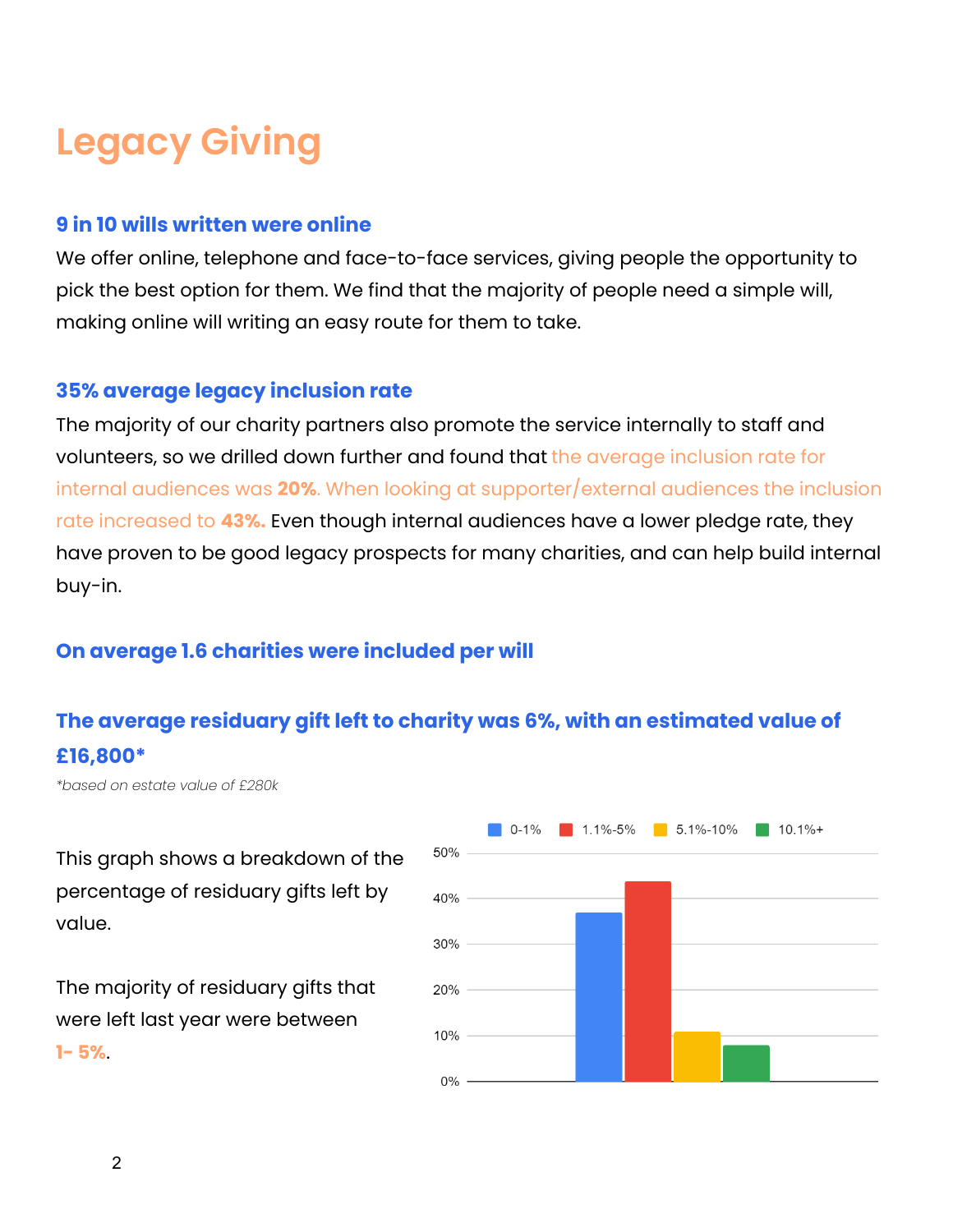

#### **The average pecuniary gift left to charity was £1,578**

This graph shows a breakdown of the percentage of pecuniary gifts left by value.

Most people left gifts between **£250 - £1,000**.

#### **Average pledge rate and percentage of wills written per month:**

The most generous months across 2021 for legacy giving include **January, February, August** and **October - December.**

There could be various reasons for this. At the beginning of the year the UK was still in a lockdown, which could have motivated people to reflect back and think about the causes they care about.



In addition as we move into Autumn through to Winter we enter into a period of gift giving and thinking about family, which also could be a strong motivator.

The peak months for writing a will include **March-May**, **July** and **October**, which shows that even though most people are writing their wills during these months, that doesn't necessarily correlate with high pledge rates. It's therefore important to drip feed your legacy message across the year and ensure you have a strong legacy proposition.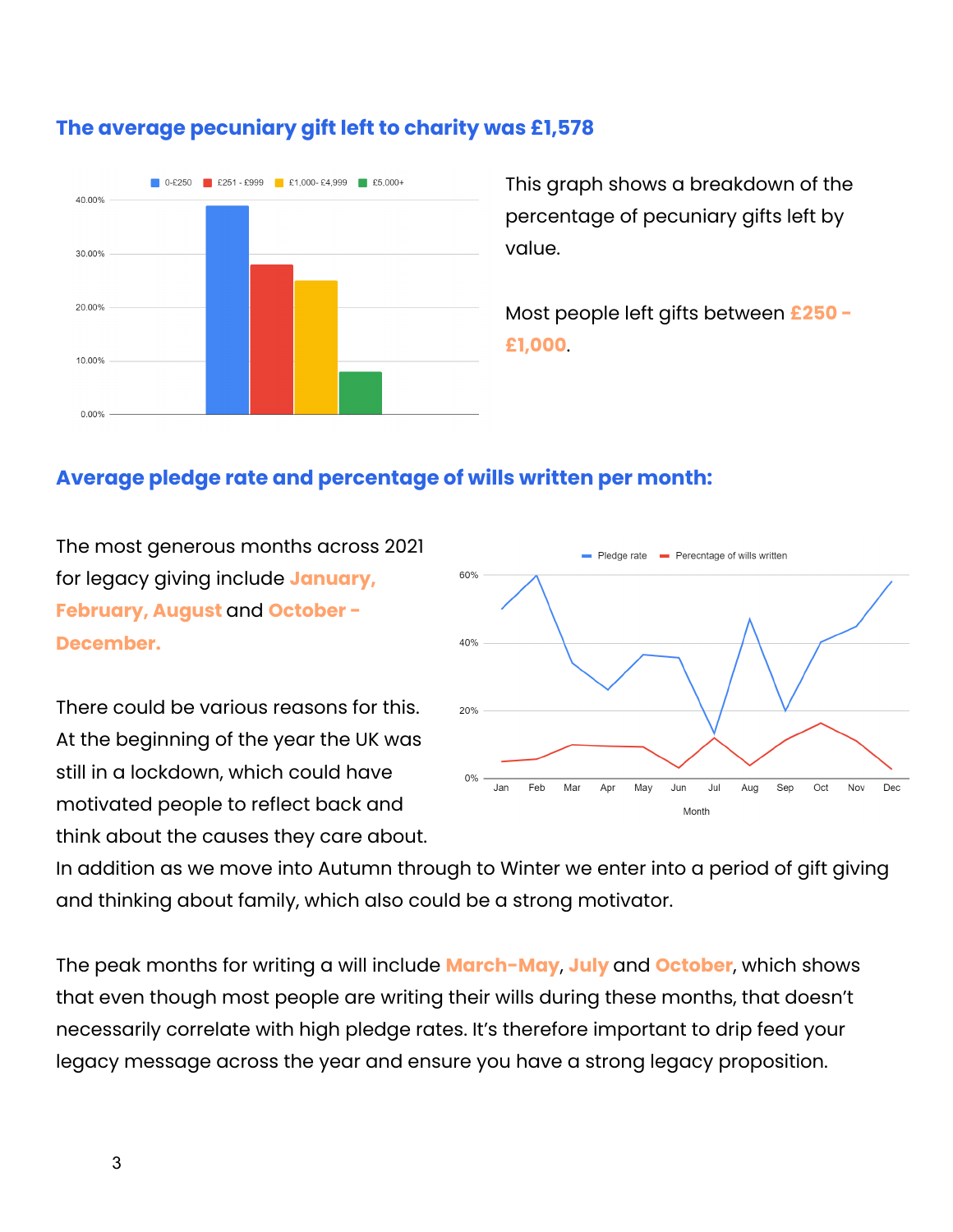### **Demographics**

#### **Percentage of will writers by age group:**

The majority of people writing their will in 2021 through our services were between **40 - 60 years old.**

The oldest person to write their will with us was **94 years old.**



#### **Pledge rate by age group:**



Legacy giving across different ages stays relatively consistent, with a peak between **50 - 70 years old.** Traditionally legacy teams have targeted those who are 55+, however this indicates that expanding your age group could prove effective.



#### **Percentage of will writers by gender:**

**65%** of wills completed during 2021 were written by those who identify as **female**. When comparing legacy pledge rates between genders, this remained the same at apporx. **48% for males and females**.